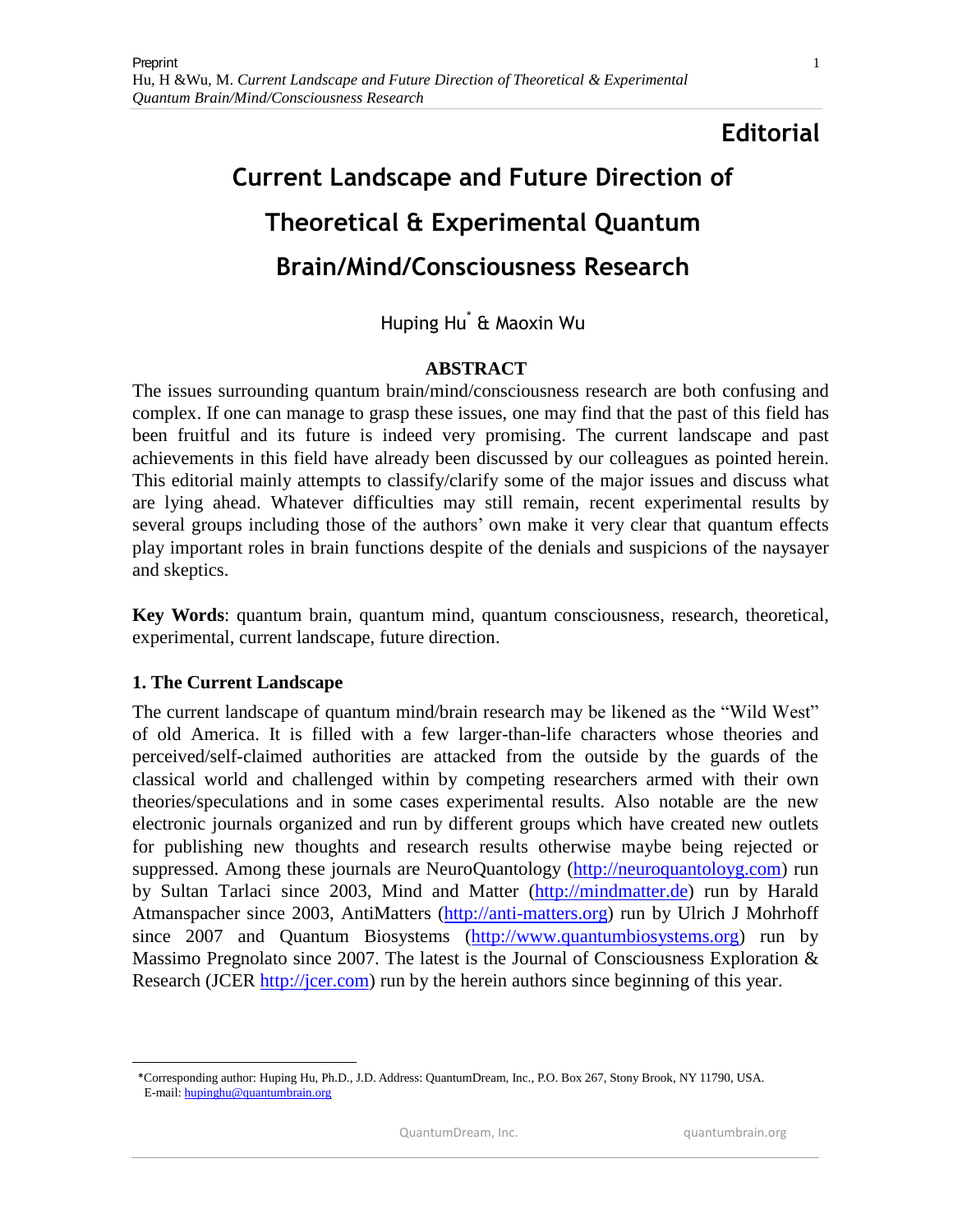In two recent articles entitled respectively "Why We Need Quantum Physics for Cognitive Neuroscience (Tarlaci, 2010a)" and "A Historical View of the Relation Between Quantum Mechanics and the Brain (Tarlaci, 2010b)", Tarlaci, have surveyed the field of quantum brain/mind/consciousness research with respect to why quantum mechanics is needed and what have been done in the field since early  $20<sup>th</sup>$  century. Massimo Pregnolato has also written a guest editorial entitled "Time for Quantum Consciousness" for this issue of JCER assessing the field and discussing the future of quantum brain/mind research and the broader implications associated with quantum consciousness. In addition, AntonellaVannini (2008) in an article entitled "Quantum Models of Consciousness" summarized many of the existing theories and attempted a classification of the theories he mentioned. The herein authors agree to large extent with the surveys and assessments of their colleagues Tarlaci, Pregnolato and Vannini and readers are encouraged to study all these four articles to learn about this field.

The issues surrounding quantum brain/mind/consciousness research are both confusing and complex. If one can manage to grasp these issues, one may find that the past of this field has been fruitful and its future is indeed very promising. This editorial mainly attempts to classify and/or clarify some of the major issues and discuss what are lying ahead.

#### **2. Definitions & Classifications of Quantum Brain/Mind/Consciousness Research**

The descriptive phrase for this field is quantum brain, quantum mind or quantum consciousness. As far as authors know, no one has attempted to make clear distinctions among these phrases. Therefore, for all practical purposes, they mean the same field of research.

So what is quantum mind/brain/consciousness research then? Well, it may mean different things to different people based on their particular backgrounds and perhaps "stages of enlightenment."

In the narrow sense, it means:

**Definition I:** The theoretical and experimental study of whether a particular quantum effect such as quantum coherence or quantum entanglement in a particular neural location and/or substrate is occurring and, if occurring, whether it is involved in a particular brain/cognitive function (let's call this the "Narrow Problem" of quantum mind research).

In the broad sense, it also includes:

**Definition II**: The theoretical and experimental study of the foundations of and the relationships and/or connections between quantum mechanics and consciousness such as the measurement problem (let's call this the "Broad Problem" of quantum mind research).

QuantumDream, Inc. **Quantumbrain.org**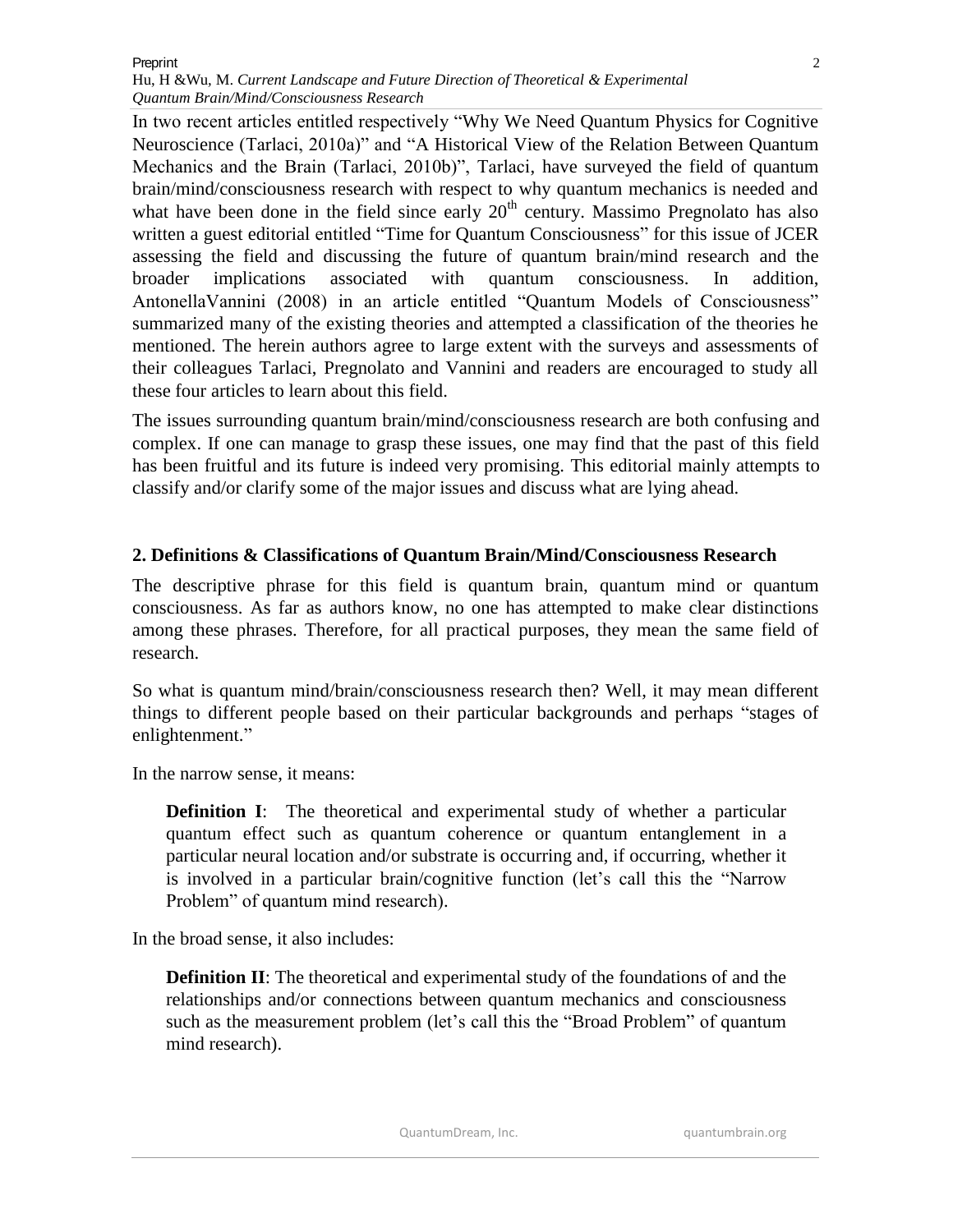The confusions and complexities starts with areas covered under Definition II since neither the foundational questions (the mysteries) of quantum mechanics nor those of consciousness are well settled. Indeed, there may be as many quantum physicists as interpretations and as many consciousness theorists as consciousness theories. Physicist Richard Feynman (1967) once lamented that "I think I can safely say that nobody understands quantum mechanics." Philosopher David Chalmers (1995) once suggested that the reason for people wanting to connect consciousness with quantum mechanics is that "consciousness is mysterious and quantum mechanics is mysterious, so maybe the two mysteries have a common source."

## **A. Classification based on ontology**

From the perspective of ontology there are three categories of quantum brain/mind theories:

O1: Materialistic theories which implicitly or explicitly treat consciousness as various types of emergent phenomena of the material world.

O2: Dualistic theories which implicitly or explicitly treat consciousness as various types of mind-matter interactions.

O3: Panpsychism (or pan-consciousness) based theories which treat consciousness as the foundation of reality.

## **B. Classification based on testability**

From the perspective of testability there are six types of quantum brain/mind/consciousness theories:

- T1: Theories which involve concrete entities/variables and are testable with currently available technologies.
- T2: Theories which involve abstract entities/variables but contains predictions testable with currently available technologies.
- T3: Theories which involve concrete entities/variables and may become testable with future technologies.
- T4: Theories which involve abstract entities/variables but contain predictions maybe becoming testable with future technologies.
- T5: Theories which involve concrete entities/variables but in principle may not be testable.
- T6: Theories which involve abstract entities/variables and contain/make no testable predictions.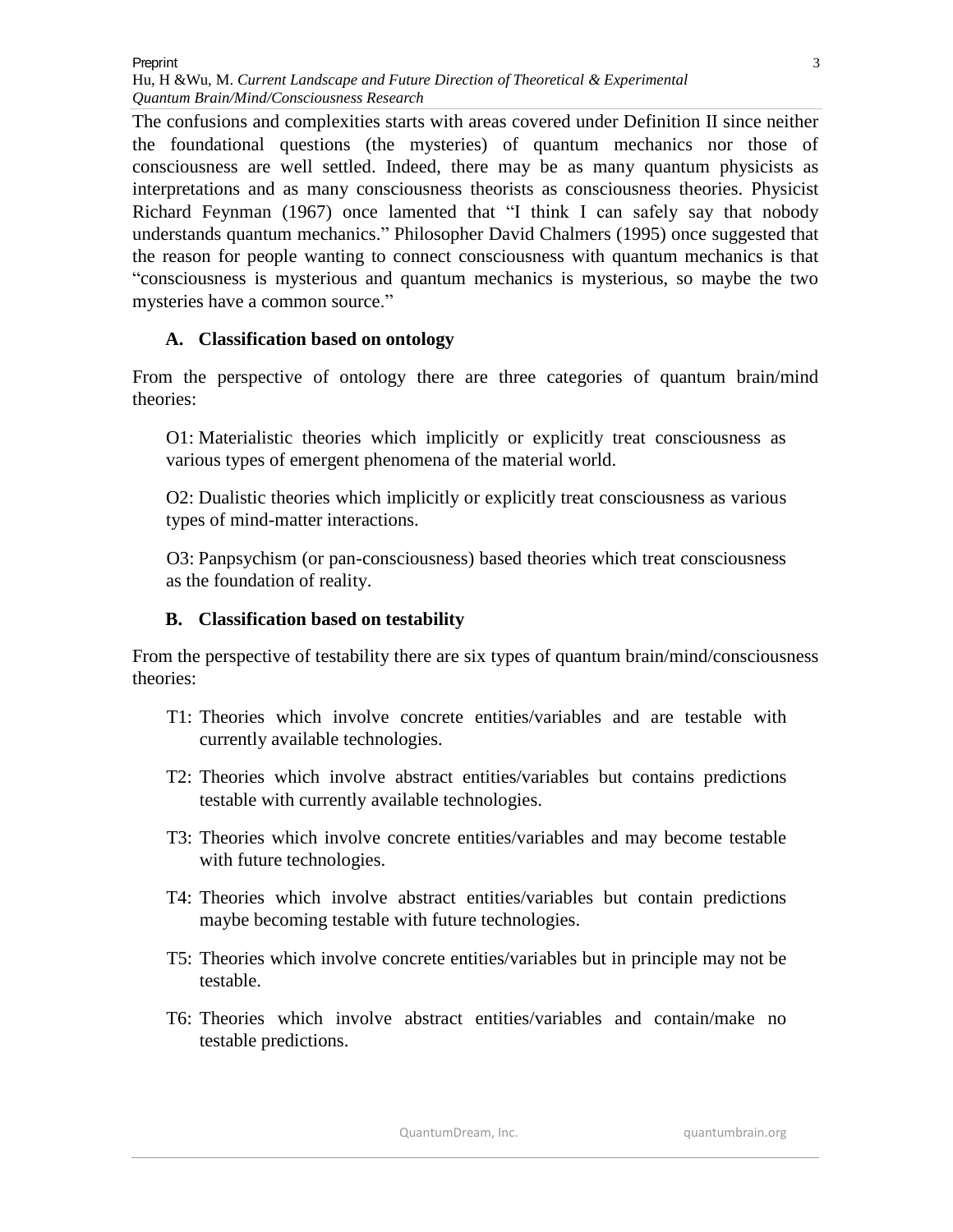## **3. Tentative Classification of Some Existing Theories (Note: it is incomplete and dates and classification may not be accurate) plus a List of Some Existing Books**

| 1902- | Niels Bohr          | Copenhagen interpretation                 | $II-O2-T6$   |
|-------|---------------------|-------------------------------------------|--------------|
| 1935  |                     |                                           |              |
| 1925  | Alfred Lotka        | Classical and non-classical consciousness | $II-O3-T6$   |
| 1932  | John Von Neumann    | Interactive Dualism                       | $II-O2-T2.4$ |
| 1939  | Fritz London &      | Consciousness creates reality             | $II-O3-T4$   |
|       | <b>Edmond Bauer</b> |                                           |              |

**Table 1** Some Early Thoughts

|  |  | <b>Table 2 Some Recent Theories</b> |
|--|--|-------------------------------------|
|  |  |                                     |

| 1967 | L.M. Riccicardi &    | <b>Quantum Field Theory</b>                    | $I-O1-T4,6$  |
|------|----------------------|------------------------------------------------|--------------|
|      | H. Umezawa           |                                                |              |
| 1968 | Herbert Frölich      | Long range coherence and energy storage        | $I-O1-T3,5$  |
| 1970 | Ewan H. Walker       | Electron tunneling in synapses                 | $I-O1-T3,5$  |
| 1971 | Karl Pribram         | Holonomic model of mind                        | $I-O1-T2$    |
| 1980 | David Bohm           | Wholeness and the implicate order              | $II-O2-T4,6$ |
| 1986 | John Eccles          | Quantum tunneling                              | $I-O1-T3,5$  |
| 1989 | Ian Marshall         | Bose-Einstein condensate                       | $I-O1-T3,5$  |
| 1989 | Chris King           | Dual-Time Supercausality                       | $II-O2-T4,6$ |
| 1991 | Brian Josephson &    | Biological utilisation of quantum non-locality | $II-O2-T4$   |
|      | F. Pallikari-Viras   |                                                |              |
| 1991 | Michael Lockwood     | Mind, Brain and the Quantum                    | $II-O1-T4,6$ |
| 1992 | Stuart Hameroff &    | Objective reduction in microtubules            | $II-O1-T3,5$ |
|      | <b>Roger Penrose</b> |                                                |              |
| 1993 | <b>Henry Stapp</b>   | Mind Matter and Quantum Mechanics              | $II-O2-T4,6$ |
| 1998 | Matti Pitkänen       | TGD inspired theory of consciousness           | $II-O1-T4,6$ |
| 2000 | Giuseppe Vitiello    | The dissipative brain                          | $I-O1-T4,6$  |
| 2000 | Alex Kaivarainen     | Hierarchic model of consciousness              | $I-O1-T4,6$  |
| 2002 | Huping Hu &          | Spin-mediated consciousness theory             | $II-O3-T1,3$ |
|      | Maoxin Wu            |                                                |              |

**Table 3** Some Related Books (Publishers are given)

| 1975 | Fritjof Capra        | The Tao of Physics          | Shambhala            |
|------|----------------------|-----------------------------|----------------------|
| 1985 | Nick Herbert         | <b>Quantum Reality</b>      | Anchor               |
| 1987 | F. David Peat        | Synchronicity               | <b>Bantam</b>        |
| 1989 | <b>Roger Penrose</b> | The Emperor's New Mind      | Oxford Uni. Press    |
| 1991 | Michael Lockwood     | Mind, Brain and the Quantum | <b>Blackwell Pub</b> |
| 1991 | Michael Talbot       | The Holographic Universe    | Harper Perennial     |
| 1991 | Danah Zohar          | The Quantum Self            | Harper Perennial     |
| 1992 | <b>Paul Davies</b>   | The Mind of God             | Simon & Schuster     |
| 1993 | Amit Goswami         | The Self-Aware Universe     | Tarcher              |
| 1993 | D. Bohm & B. Hiley   | The Undivided Universe      | Routledge            |

QuantumDream, Inc. **Quantumbrain.org**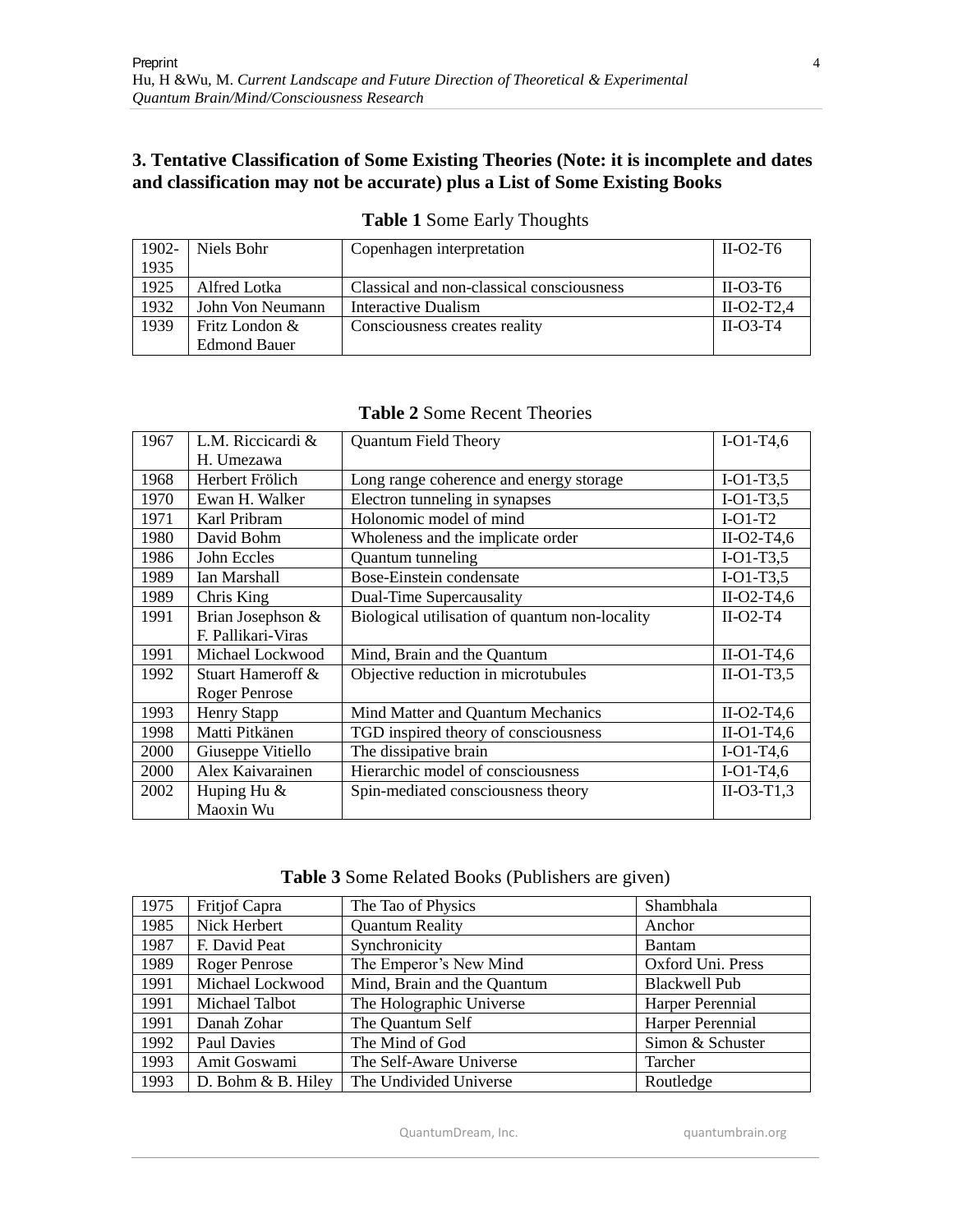**Preprint** 

| 1994 | <b>Roger Penrose</b>     | Shadows of the Mind                 | Oxford Uni. Press            |
|------|--------------------------|-------------------------------------|------------------------------|
| 1995 | Fred A. Wolf             | The Dreaming Universe               | Touchstone                   |
| 2002 | <b>Jeffrey Satinover</b> | The Quantum Brain                   | Wiley                        |
| 2006 | Bruce Rosenblum &        | Quantum Enigma - Physics Encounters | <b>Oxford University</b>     |
|      | <b>Fred Kuttner</b>      | Consciousness                       | Press                        |
| 2006 | Dean Radin               | <b>Entangled Minds</b>              | <b>Paraview Pocket Books</b> |
| 2007 | Henry P. Stapp           | Mindful Universe                    | Springer                     |
| 2008 | Gregg Braden             | The Divine Matrix                   | Hay House                    |
| 2008 | Ervin Laszlo             | Quantum Shift in the Global Brain   | <b>Inner Traditions</b>      |
| 2010 | Graham Smetham           | Quantum Buddhism                    | Shunyata Press               |

Hu, H &Wu*,* M. *Current Landscape and Future Direction of Theoretical & Experimental Quantum Brain/Mind/Consciousness Research*

#### **4. Experimental Results Supporting Quantum Brain/Mind/Consciousness**

There are several types of experimental results supporting and/or being explainable based on quantum brain/mind/consciousness (the list is not complete):

1. Parapsychology: e.g., Rupert Sheldrake (see 2009), Dean Radin (see 2006).

2. Homeopathy (water memory): e.g., Jacques Benveniste (see Davenas et. al, 1988).

3. Remote effect of Human Intention: e.g., Robert Jahn & Brenna Dunne (see 2009), William Tiller (see 2007), Masaru Emoto? (see 2005), Uri Geller? (see 1999), various Qigong effects.

4. Non-local corrections of EEG: e.g., J. Grinberg-Zylberbaum (1987), Jiri Wackermann (see, 2004).

5. Sensed presence and altered state of consciousness under magnetic stimulations: Persinger e.t. al. (see, 1993, 2010a).

5. Non-local corrections of MRI signals: e.g., Jeanne Achterberg (2005).

6. Non-local correlations of EEG under magnetic stimulations: Michael Persinger, et. al.(2003, 2010b).

7. Non-local pattern in cognitive functions: e.g., Diederik Aerts et. al. (see 2000), Elio Conte et. al.(2003, 2010).

8. Light/environment-induced biological effects: e.g., Peter Gariaev (see, 1991), Bevan Reid (1989).

9. Consciousness collapse wave function: e.g., Dick J. Bierman (2003), also see Mark Germine? (1998).

10. Non-local effects of chemical substances on the Brain: Huping Hu & Maoxin Wu (2006a-c).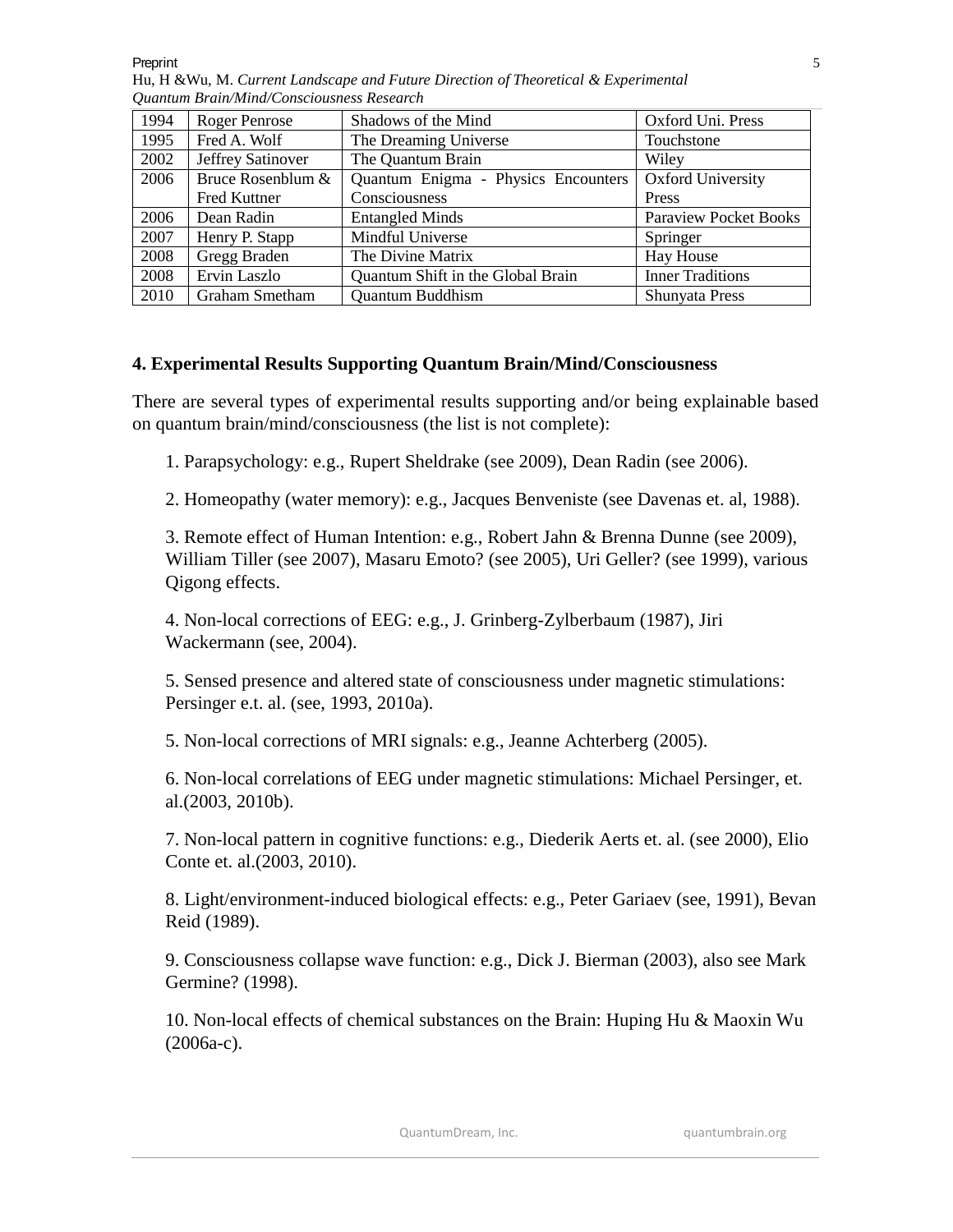Hu, H &Wu*,* M. *Current Landscape and Future Direction of Theoretical & Experimental Quantum Brain/Mind/Consciousness Research*

11. Non-local chemical, thermal and gravitational effects: Huping Hu & Maoxin Wu (2006d, 2007a-b).

12. Optical illusions: Efstratios Manousakis? (2007), Elio Conte et. al.(2009).

#### **5. Tentative Conclusions from Existing Theories & Experimental Results**

Based on the above list of existing theories and summary of experimental results, several tentative conclusions may be drawn as follows:

- (1) Materialistic theories alone without enlargement of ontology to O2 or O3 are likely invalid.
- (2) Quantum effects play important roles in brain and/or cognitive functions (that is, in consciousness).
- (3) Consciousness likely play important roles in quantum effects such as in wave function collapse.
- (4) Consciousness is likely outside spacetime and is the foundation of reality.
- (5) Unity of Mind (the binding problem) is likely achieved through quantum entanglement beyond the current forms of quantum mechanics.
- (6) Conscious intentions likely have physical effects on matter.
- (7) Neural substrates of consciousness (mind-pixels) are possibly nuclear/electronic spins.

#### **6. Future Tasks/Directions of Quantum Brain/Mind/Consciousness Research**

A. Most urgent and crucial are independent verifications/replications of existing experimental results.

- B. Design and implement additional experiments to find out:
	- Where are neural substrates of consciousness ("NCCs") located at the cellular, molecular and sub-molecular levels?
	- What are the NCCs: nuclear spin, Electron spin, and/or other entities in the brain such as ions?
	- What are the roles of biophotons emitted from the brain in consciousness? (The authors' own suggestions are: (1) Formation of quantum entanglement in the brain to achieve binding; (2) Transmission of quantum information from location to location in the brain; (3) Formation of collective consciousness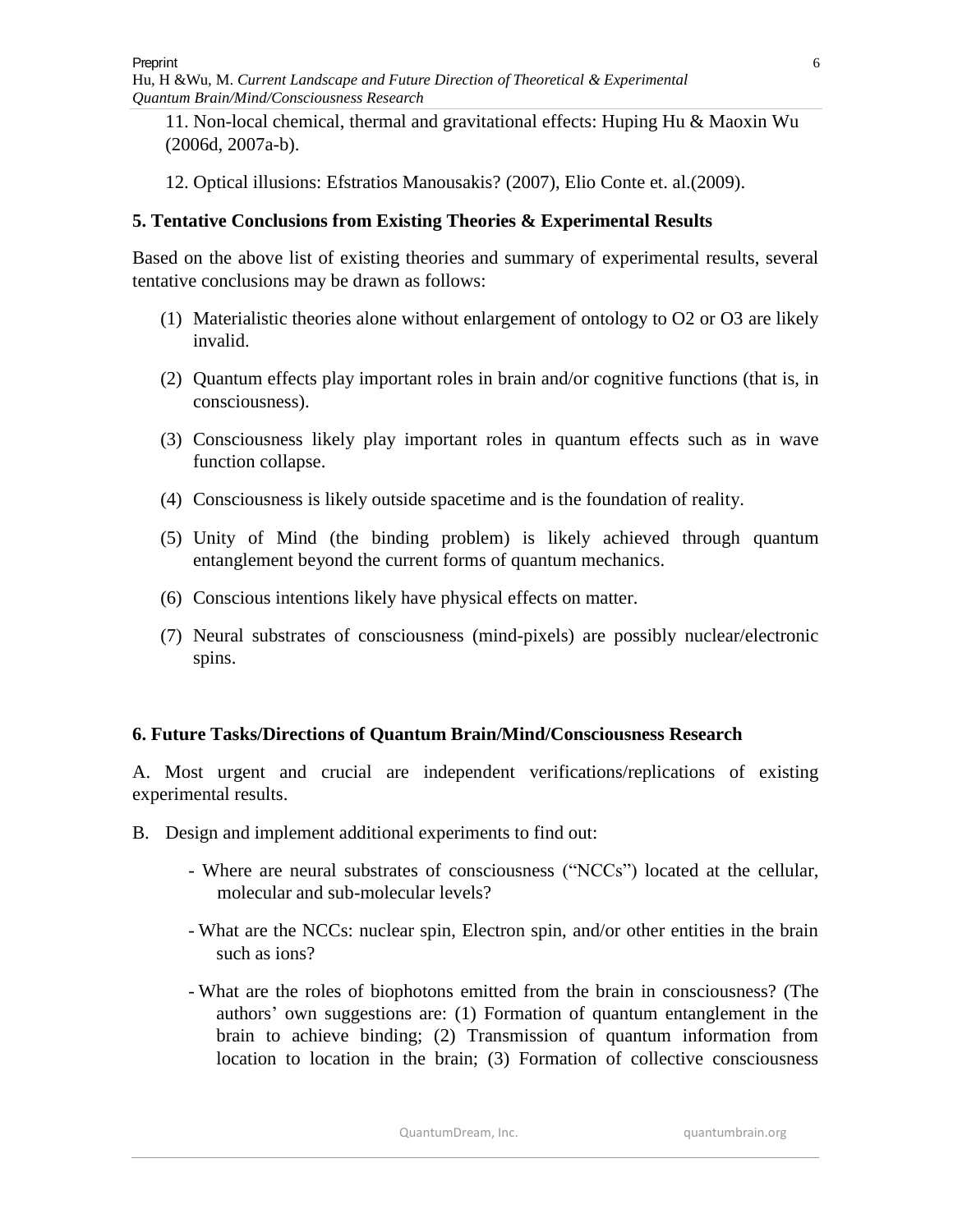Hu, H &Wu*,* M. *Current Landscape and Future Direction of Theoretical & Experimental Quantum Brain/Mind/Consciousness Research*

> (entangled mind as Radin would say) through quantum entanglement and nonlocal information sharing.

C. Improve existing theories (develop new ones, if necessary) and do even more experiments to find out:

- How NCCs interact with the action potentials? In other word, how action potentials input information into NCCs and how NCCs associated with free will (human intention) output information into action potentials?
- How NCCs are connected to qualia and/or quantum information associated with qualia?
- How qualia are accommodated in O2/O3 type of theories?

-Whether O2 or O3 types of theories are the correct theories or more compete theories;

- How free will operate in O2/O3 types of theories?

Whatever difficulties may still remain, recent experimental results by several groups including those of the authors' own make it very clear that quantum effects play important roles in brain functions despite of the denials and suspicions of the naysayer and skeptics.

#### **REFERENCE**

Achterberg, J. et. al., Evidence for correlations between distant intentionality and brain function in recipients: A functional magnetic resonance imaging analysis. J. Altertaive & Complimentary Med., 2005; 11 (6): 965–971.

Aerts, D. et. al. The violation of bell inequalities in the macroworld. Foundations of Physics, 2000; 30(9): 1387-1414.

Bierman, J. B. Does consciousness collapse the wave-packet? Mind & Matter, 2003; 1(1): 45-77

Bohm, D. Wholeness and the Implicate Order, 1980. Routledge, Oxford.

Bohr, N. as described in McEvoy, P. Niels Bohr: Reflections on Subject and Object, 2001. MicroAnalytix.

Chalmers, D. Facing up to the problem of consciousness. Journal of Consciousness Studies 1995; 2(3):200-19.

Conte, E. et. al. A preliminary evidence of quantum like behavior in measurements of mental states. 2003; arXiv:quant-ph/0307201v1.

Conte, E. et. al. Mental states follow quantum mechanics during perception and cognition of ambiguous figures. Open Systems and Information Dynamics, 2009; 16(1): 85-100.

QuantumDream, Inc. example a manufactured a quantumbrain.org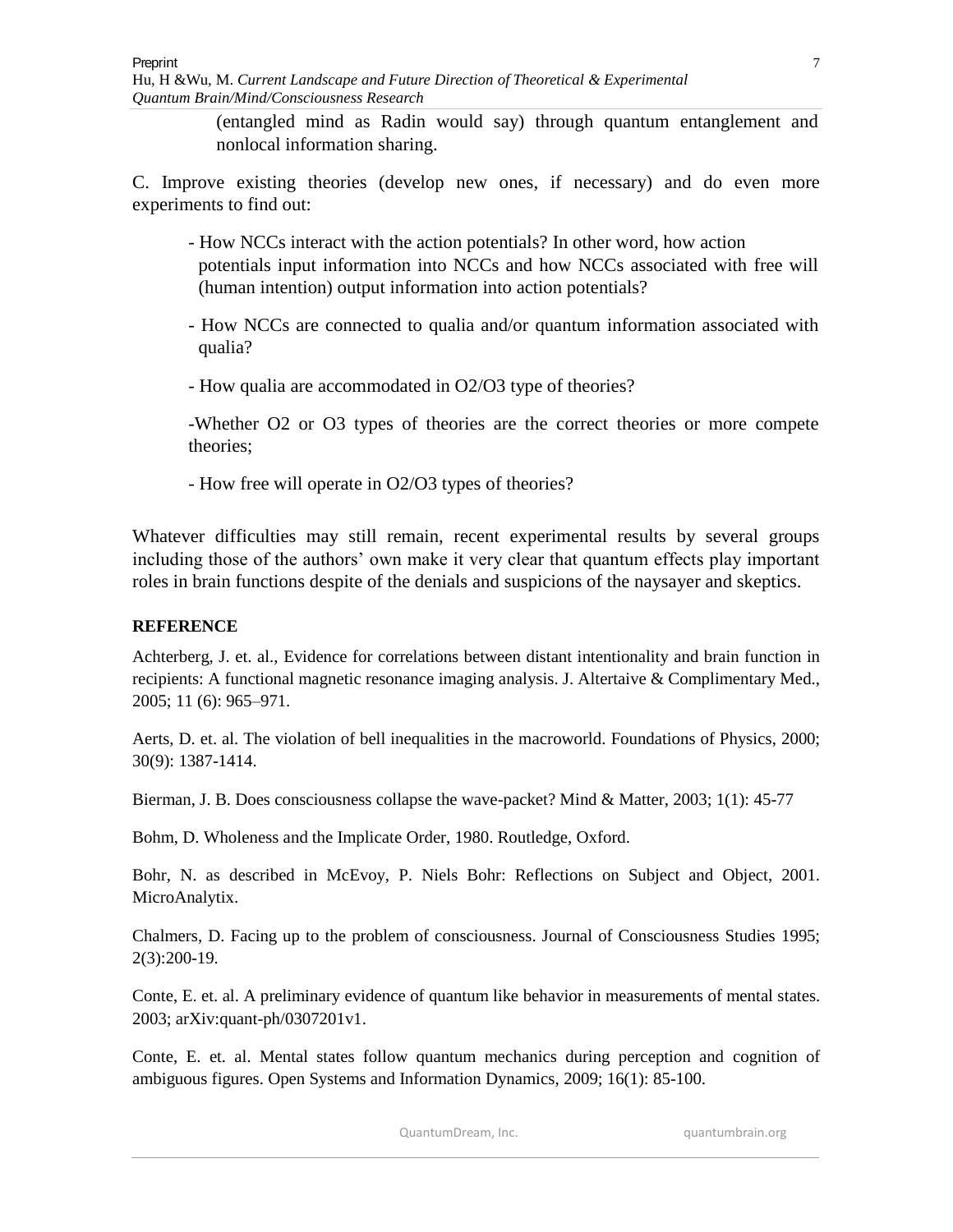Hu, H &Wu*,* M. *Current Landscape and Future Direction of Theoretical & Experimental Quantum Brain/Mind/Consciousness Research*

Conte, E. et. al. A Preliminary Experimental Verification of Violation of Bell Enequality in a Quantum Model of Jung Theory of Personality. JCER, 2010: 1(7): 831-849.

Davenas E, Beauvais F, Amara J, et al. Human basophil degranulation triggered by very dilute antiserum against IgE, Nature, 1988; 333 (6176): 816–8.

Eccles, J. Evolution of the Brain, 1989. Routledge, Oxford. Also see, Eccles, J.C., A unitary hypothesis of mind-brain interaction in the cerebral cortex. Proc. Roy Soc. London B 1990; 240: 433-451.

Emoto, M., The Hidden Messages in Water, 2005, Atria.

Feynman, R. The Character of Physical Law. MIT Press (1967).

Fröhlich, H, Long range coherence and energy strorage in biological systems, Int. J. Quantum Chemistry, 1968; 2: 641-649.

Gariaev, P.P., et. al., Holographic Associative Memory of Biological Systems, Proceedings SPIE, Optical Memory and Neural Networks, 199; 1621: 280- 291.

Geller, U. et al., Mind Medicine: The Secret Of Powerful Healing, 1999, Element Books Ltd.

Germine, M. Experimental Model for Collapse of the Wavefunction. Dynamical Psychology, 1998:<http://www.goertzel.org/dynapsyc/1998/collapse.html>

Grinberg-Zylberbaum, J. & Ramos, J., Patterns of interhemispheric correlation during human communication. International Journal of Neuroscience, 1987; 36: 41–53.

Hameroff, S. R., Penrose, R., Orchestrated reduction of quantum coherence in brain microtubules: A model for consciousness. Neural Network World, 1995 5(5): 793-804.

Hu, H. & Wu, M. Spin-mediated consciousness theory. arXiv 2002; quant-ph/0208068. Also see Med. Hypotheses 2004a: 63: 633-646. Also see, Hu, H. & Wu, M. Spin as primordial self-referential process driving quantum mechanics, spacetime dynamics and consciousness. NeuroQuantology 2004b; 2:41-49.

Hu, H. & Wu, M. Photon induced non-local effect of general anesthetics on the brain. NeuroQuantology 2006a 4: 17-31. Also see Progress in Physics 2006b; v3: 20-26; Hu, H. & Wu, M. Thinking outside the box: the essence and implications of quantum entanglement. NeuroQuantology 2006c; 4: 5-16.

Hu, H. & Wu, M. Evidence of non-local physical, chemical and biological effects supports quantum brain. NeuroQuantology 2006d; 4: 291-306. Also see Progress in Physics 2007a; v2: 17-24. Also see Hu, H. & Wu, M. Thinking outside the box II: the origin, implications and applications of gravity and its role in consciousness. NeuroQuantology 2007b; 5: 190-196.

Jahn, R. G., Dunne, B. J., Margins of Reality: The Role of Consciousness in the Physical World, 2009, ICRL Press.

QuantumDream, Inc. **Quantumbrain.org**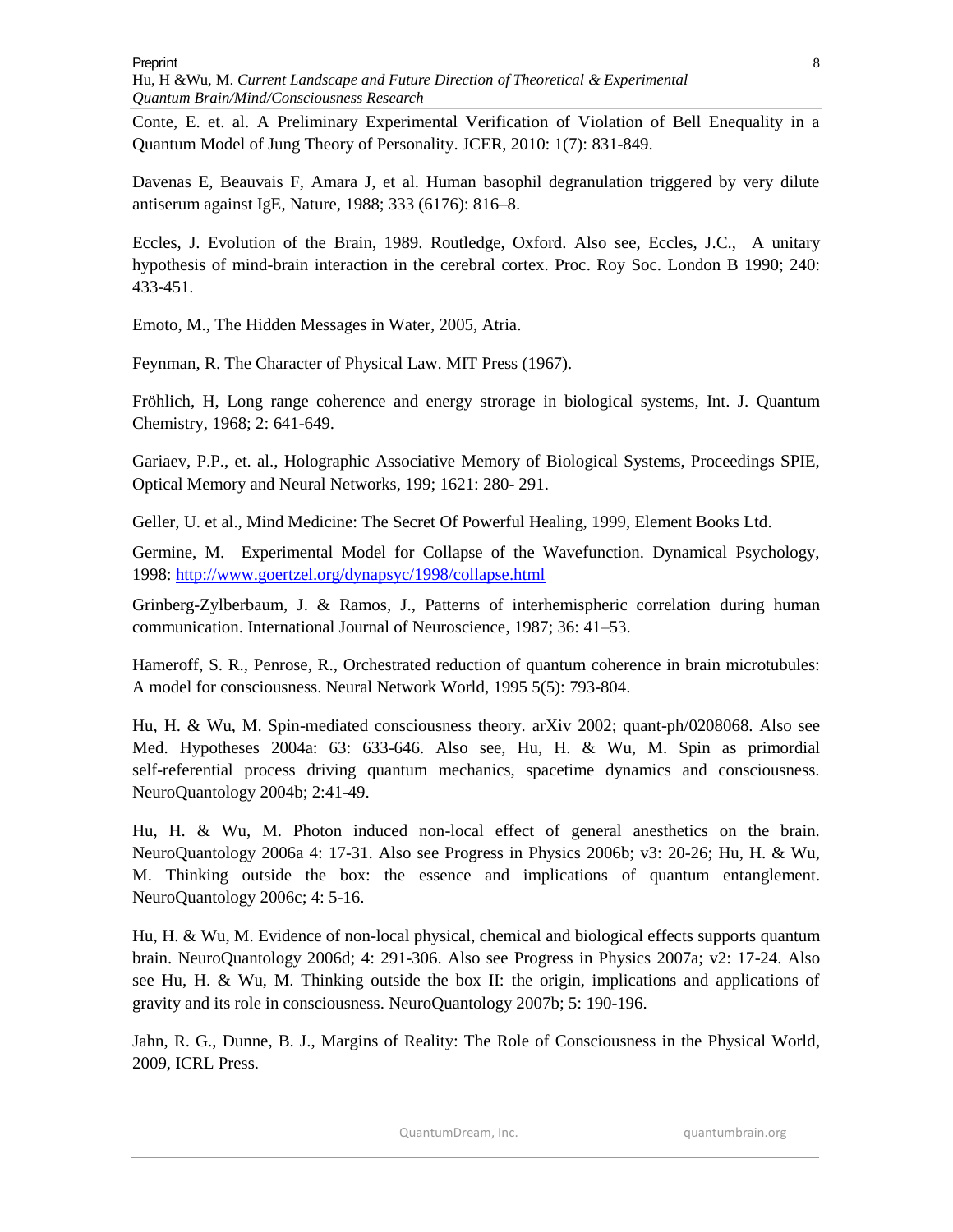**Preprint** 

Hu, H &Wu*,* M. *Current Landscape and Future Direction of Theoretical & Experimental Quantum Brain/Mind/Consciousness Research*

Josephson, B.D., Pallikari-Viras, F., Biological utilisation of quantum nonlocality, Foundations of Physics, 1991, 21: 197-207.

Kaivarainen, A. Elementary Act of Consciousness or Cycle of Mind, involving Distant and Nonlocal Interaction, 2000, arXiv:physics/0003045v1 [physics.gen-ph].

King, C. C., Dual-time supercausality, Physics Essays, 1989; 2(2): 128-151.

Lockwood, M., Mind, Brain and the Quantum, 1989, Basil Blackwell, Oxford.

London, F., Bauer, E. La théorie de l'observation en mécanique quantique, 1939. Hermann, Paris.

Lotka, A. J. Elements of Physical Biology, 1925. Williams & Wilkins Co, Baltimore.

Manousakis, E. Quantum formalism to describe binocular rivalry, 2007: arXiv:0709.4516v2 [q-bio.NC]; also see Biosystems, 2009; 98: 57-66.

Marshall, I., Consciousness and Bose-Einstein condensates, New Ideas in Psychology, 1989; 7: 73–85.

Von Neumann, J. Mathematical Foundations of Quantum Mechanics, 1932. Princeton Univ. Press.

Persinger, M. A., Vectorial cerebral hemisphericity as differential sources for the sensed presence, mystical experiences and religious conversions. Psychological Reports, 1993; 76: 915-930.

Persinger, M.A., Koren, S.A. & Tsang, E.W. Enhanced power within a specific band of theta activity in one person while another receives circumcerebral pulsed magnetic fields: a mechanism for cognitive influence at a distance? Perceptual and Motor Skills, 2003; 97: 877-894.

Persinger, M. A. et.al. The Electromagnetic Induction of Mystical and Altered States within the Laboratory, JCER, 2010a; 1(7): 808-830.

Persinger, M. A. & Lavallee , C. F., The Electromagnetic Induction of Mystical and Altered States within the Laboratory, JCER, 2010b; 1(7): 785-807.

Pitkänen, M., TGD inspired theory of consciousness, 1998. see, e.g., [http://www.emergentmind.org/pitkanen\\_I.htm](http://www.emergentmind.org/pitkanen_I.htm)

Pregnolato, M. Time for quantum consciousness. JCER 2010; 1(8): pp. 898-906

Pribram, K, Languages of the Brain, 1971. Prentice Hall, New Jersey.

Radin, D., Entangled Minds: Extrasensory Experiences in a Quantum Reality, 2006, Paraview Pocket Books.

Reid, B. L. On the nature of growth and new growth based on experiments designed to reveal a structure and function for laboratory space. Medical Hypotheses, 1989; 29: 105-127.